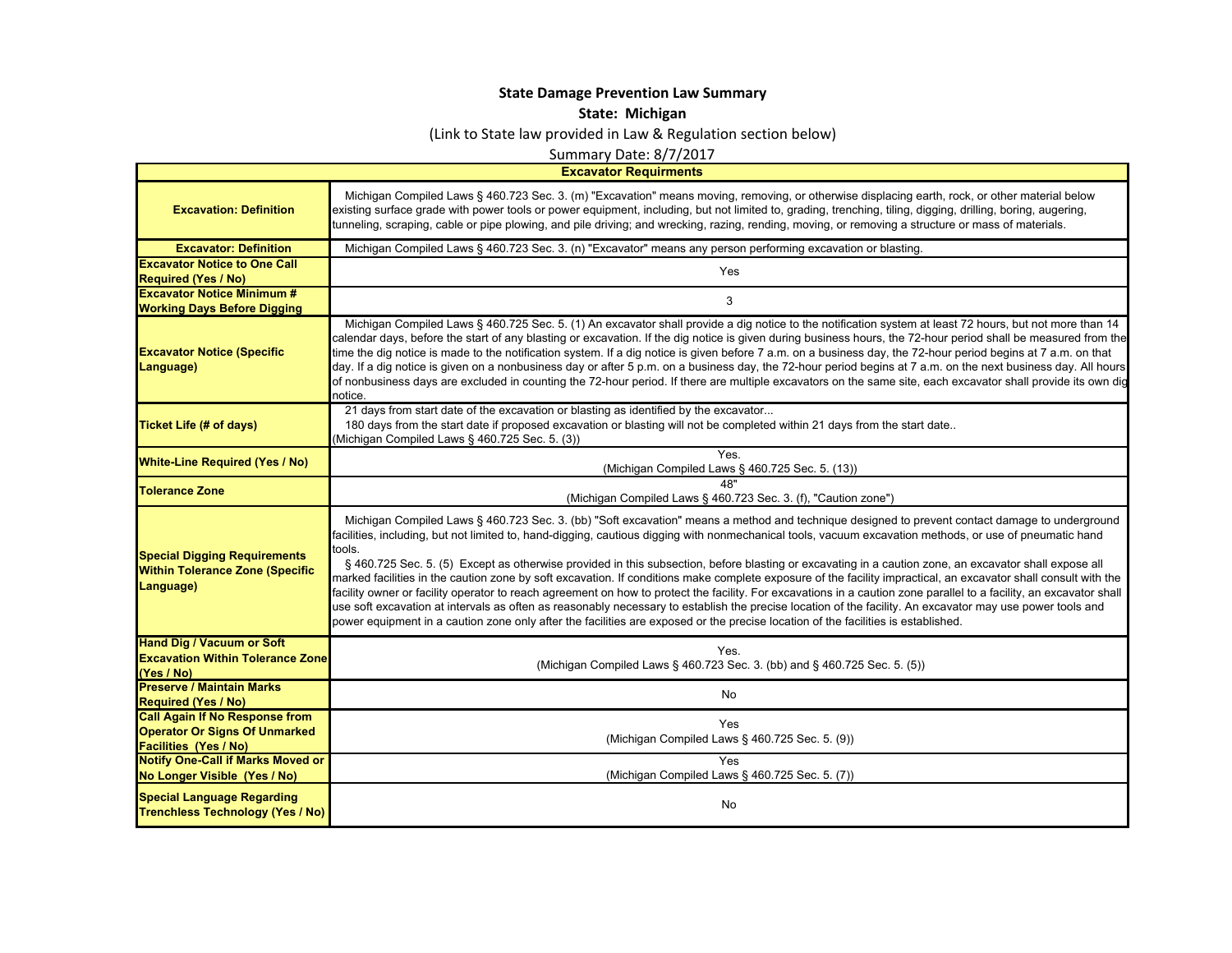| <b>Separate Locate Request</b>                                                                  |                                                                                                                                                                                                                                                                                                                                                                                                                                                                                                                                                                                                                                                                                                                                                                                                                                                                                                                                                                                                                                                                                                                                                                                                                                                                                                                                                                                                                                                                                                                                                                                                                                                                                                                                                                                                                                                                                                                                                                                                                                                                                                                                                                                                                                                                                                                                                                                                                                                                                                                                                                                                                                                                                                                                                                                                                                                                                                                                                                                                                                                                                                                                                                                                                                                                                                                                                    |
|-------------------------------------------------------------------------------------------------|----------------------------------------------------------------------------------------------------------------------------------------------------------------------------------------------------------------------------------------------------------------------------------------------------------------------------------------------------------------------------------------------------------------------------------------------------------------------------------------------------------------------------------------------------------------------------------------------------------------------------------------------------------------------------------------------------------------------------------------------------------------------------------------------------------------------------------------------------------------------------------------------------------------------------------------------------------------------------------------------------------------------------------------------------------------------------------------------------------------------------------------------------------------------------------------------------------------------------------------------------------------------------------------------------------------------------------------------------------------------------------------------------------------------------------------------------------------------------------------------------------------------------------------------------------------------------------------------------------------------------------------------------------------------------------------------------------------------------------------------------------------------------------------------------------------------------------------------------------------------------------------------------------------------------------------------------------------------------------------------------------------------------------------------------------------------------------------------------------------------------------------------------------------------------------------------------------------------------------------------------------------------------------------------------------------------------------------------------------------------------------------------------------------------------------------------------------------------------------------------------------------------------------------------------------------------------------------------------------------------------------------------------------------------------------------------------------------------------------------------------------------------------------------------------------------------------------------------------------------------------------------------------------------------------------------------------------------------------------------------------------------------------------------------------------------------------------------------------------------------------------------------------------------------------------------------------------------------------------------------------------------------------------------------------------------------------------------------------|
| <b>Required for Each Excavator (Yes)</b>                                                        | Yes<br>(Michigan Compiled Laws § 460.725 Sec. 5. (1))                                                                                                                                                                                                                                                                                                                                                                                                                                                                                                                                                                                                                                                                                                                                                                                                                                                                                                                                                                                                                                                                                                                                                                                                                                                                                                                                                                                                                                                                                                                                                                                                                                                                                                                                                                                                                                                                                                                                                                                                                                                                                                                                                                                                                                                                                                                                                                                                                                                                                                                                                                                                                                                                                                                                                                                                                                                                                                                                                                                                                                                                                                                                                                                                                                                                                              |
| / No)                                                                                           |                                                                                                                                                                                                                                                                                                                                                                                                                                                                                                                                                                                                                                                                                                                                                                                                                                                                                                                                                                                                                                                                                                                                                                                                                                                                                                                                                                                                                                                                                                                                                                                                                                                                                                                                                                                                                                                                                                                                                                                                                                                                                                                                                                                                                                                                                                                                                                                                                                                                                                                                                                                                                                                                                                                                                                                                                                                                                                                                                                                                                                                                                                                                                                                                                                                                                                                                                    |
| <b>Notify Operator of Damage (Yes /</b>                                                         | Yes                                                                                                                                                                                                                                                                                                                                                                                                                                                                                                                                                                                                                                                                                                                                                                                                                                                                                                                                                                                                                                                                                                                                                                                                                                                                                                                                                                                                                                                                                                                                                                                                                                                                                                                                                                                                                                                                                                                                                                                                                                                                                                                                                                                                                                                                                                                                                                                                                                                                                                                                                                                                                                                                                                                                                                                                                                                                                                                                                                                                                                                                                                                                                                                                                                                                                                                                                |
| No)                                                                                             | (Michigan Compiled Laws § 460.725 Sec. 5. (10))                                                                                                                                                                                                                                                                                                                                                                                                                                                                                                                                                                                                                                                                                                                                                                                                                                                                                                                                                                                                                                                                                                                                                                                                                                                                                                                                                                                                                                                                                                                                                                                                                                                                                                                                                                                                                                                                                                                                                                                                                                                                                                                                                                                                                                                                                                                                                                                                                                                                                                                                                                                                                                                                                                                                                                                                                                                                                                                                                                                                                                                                                                                                                                                                                                                                                                    |
| <b>Notify One Call Center of Damage</b>                                                         | No                                                                                                                                                                                                                                                                                                                                                                                                                                                                                                                                                                                                                                                                                                                                                                                                                                                                                                                                                                                                                                                                                                                                                                                                                                                                                                                                                                                                                                                                                                                                                                                                                                                                                                                                                                                                                                                                                                                                                                                                                                                                                                                                                                                                                                                                                                                                                                                                                                                                                                                                                                                                                                                                                                                                                                                                                                                                                                                                                                                                                                                                                                                                                                                                                                                                                                                                                 |
| (Yes / No)                                                                                      |                                                                                                                                                                                                                                                                                                                                                                                                                                                                                                                                                                                                                                                                                                                                                                                                                                                                                                                                                                                                                                                                                                                                                                                                                                                                                                                                                                                                                                                                                                                                                                                                                                                                                                                                                                                                                                                                                                                                                                                                                                                                                                                                                                                                                                                                                                                                                                                                                                                                                                                                                                                                                                                                                                                                                                                                                                                                                                                                                                                                                                                                                                                                                                                                                                                                                                                                                    |
| <b>Call 911 if Hazardous Materials</b>                                                          | Yes                                                                                                                                                                                                                                                                                                                                                                                                                                                                                                                                                                                                                                                                                                                                                                                                                                                                                                                                                                                                                                                                                                                                                                                                                                                                                                                                                                                                                                                                                                                                                                                                                                                                                                                                                                                                                                                                                                                                                                                                                                                                                                                                                                                                                                                                                                                                                                                                                                                                                                                                                                                                                                                                                                                                                                                                                                                                                                                                                                                                                                                                                                                                                                                                                                                                                                                                                |
| <b>Released (Yes / No)</b>                                                                      | (Michigan Compiled Laws § 460.725 Sec. 5. (11))                                                                                                                                                                                                                                                                                                                                                                                                                                                                                                                                                                                                                                                                                                                                                                                                                                                                                                                                                                                                                                                                                                                                                                                                                                                                                                                                                                                                                                                                                                                                                                                                                                                                                                                                                                                                                                                                                                                                                                                                                                                                                                                                                                                                                                                                                                                                                                                                                                                                                                                                                                                                                                                                                                                                                                                                                                                                                                                                                                                                                                                                                                                                                                                                                                                                                                    |
| <b>Notice Exemptions (Yes / No)</b>                                                             | Yes                                                                                                                                                                                                                                                                                                                                                                                                                                                                                                                                                                                                                                                                                                                                                                                                                                                                                                                                                                                                                                                                                                                                                                                                                                                                                                                                                                                                                                                                                                                                                                                                                                                                                                                                                                                                                                                                                                                                                                                                                                                                                                                                                                                                                                                                                                                                                                                                                                                                                                                                                                                                                                                                                                                                                                                                                                                                                                                                                                                                                                                                                                                                                                                                                                                                                                                                                |
| <b>Notice Exemptions (Specific</b><br>Language))                                                | Michigan Compiled Laws § 460.723 Sec. 3. (m)  Excavation does not include any of the following: (i) Any of the following activities performed in the<br>course of farming operations: (A) Any farming operation performed in the public right-of-way to a depth of not more than 12 inches below the existing<br>surface grade if the farming operation is not performed within 6 feet of any aboveground structure that is part of a facility. (B) Any farming operation<br>performed outside a public right-of-way and within 25 yards of an existing petroleum or natural gas pipeline to a depth of not more than 18 inches below the<br>existing surface grade if the farming operation is not performed within 6 feet of any aboveground structure that is part of a facility. (C) Any farming operatior<br>performed outside a public right-of-way and not within 25 yards of an existing petroleum or natural gas pipeline if the farming operation is not performed<br>within 6 feet of any aboveground structure that is part of a facility. (ii) Replacing a fence post, sign post, or guardrail in its existing location. (iii) Any<br>excavation performed at a grave site in a cemetery. (iv) Any excavation performed within a landfill unit as defined in R 299.4103 of the Michigan<br>administrative code during its active life as defined in R 299.4101 of the Michigan administrative code or during its postclosure period as set forth in R<br>299.4101 to R 299.4922 of the Michigan administrative code. (v) Any of the following activities if those activities are conducted by railroad employees or<br>railroad contractors and are carried out with reasonable care to protect any installed facilities placed in the railroad right-of-way by agreement with the<br>railroad: (A) Any routine railroad maintenance activities performed in the public right-of-way as follows: (I) Within the track area, either to the bottom of the<br>ballast or to a depth of not more than 12 inches below the bottom of the railroad tie, whichever is deeper, if the routine railroad maintenance activity is not<br>performed within 6 feet of any aboveground structure that is part of a facility that is not owned or operated by that railroad. (II) Outside the track area, not<br>more than 12 inches below the ground surface, if the routine railroad maintenance activity is not performed within 6 feet of any aboveground structure that is<br>part of a facility that is not owned or operated by that railroad. (B) Any routine railroad maintenance activities performed to a depth of not more than 18<br>nches below the flow line of a ditch or the ground surface in the railroad right-of-way, excluding the public right-of-way, if the routine railroad maintenance<br>activity is not performed within 6 feet of any aboveground structure that is part of a facility that is not owned or operated by that railroad. (vi) Routine<br>maintenance or preventative maintenance as those terms are defined in section 10c of 1951 PA 51, MCL 247.660c, to a depth of not more than 12 inches<br>below the roadway and any shoulder of a street, county road, or highway.<br>§ 460.723 Sec. 13. An individual engaged in a farming operation on a farm shall comply with this act beginning May 1, 2014. |
|                                                                                                 | <b>Operator Response</b>                                                                                                                                                                                                                                                                                                                                                                                                                                                                                                                                                                                                                                                                                                                                                                                                                                                                                                                                                                                                                                                                                                                                                                                                                                                                                                                                                                                                                                                                                                                                                                                                                                                                                                                                                                                                                                                                                                                                                                                                                                                                                                                                                                                                                                                                                                                                                                                                                                                                                                                                                                                                                                                                                                                                                                                                                                                                                                                                                                                                                                                                                                                                                                                                                                                                                                                           |
| Minimum # Days for Operator to<br><b>Respond After Receiving Notice</b><br>(Generally)          | $\mathbf{3}$                                                                                                                                                                                                                                                                                                                                                                                                                                                                                                                                                                                                                                                                                                                                                                                                                                                                                                                                                                                                                                                                                                                                                                                                                                                                                                                                                                                                                                                                                                                                                                                                                                                                                                                                                                                                                                                                                                                                                                                                                                                                                                                                                                                                                                                                                                                                                                                                                                                                                                                                                                                                                                                                                                                                                                                                                                                                                                                                                                                                                                                                                                                                                                                                                                                                                                                                       |
| <b>Operator Requirements to</b><br><b>Respond to Locate Notification</b><br>(Specific Language) | Michigan Compiled Laws § 460.727 Sec. 7. (1) A facility owner or facility operator shall respond to a ticket by the start date and time for the excavation or<br>blasting under section 5(1) by marking its facilities in the area of the proposed excavation or blasting in a manner that permits the excavator to employ soft<br>excavation to establish the precise location of the facilities.  (9) This section does not apply to the state transportation department or to the marking of a<br>county or intercounty drain by a county drain commissioner's office or drainage board.                                                                                                                                                                                                                                                                                                                                                                                                                                                                                                                                                                                                                                                                                                                                                                                                                                                                                                                                                                                                                                                                                                                                                                                                                                                                                                                                                                                                                                                                                                                                                                                                                                                                                                                                                                                                                                                                                                                                                                                                                                                                                                                                                                                                                                                                                                                                                                                                                                                                                                                                                                                                                                                                                                                                                        |
| <b>Minimum Standards for Locator</b><br><b>Qualifications (Yes / No)</b>                        | No                                                                                                                                                                                                                                                                                                                                                                                                                                                                                                                                                                                                                                                                                                                                                                                                                                                                                                                                                                                                                                                                                                                                                                                                                                                                                                                                                                                                                                                                                                                                                                                                                                                                                                                                                                                                                                                                                                                                                                                                                                                                                                                                                                                                                                                                                                                                                                                                                                                                                                                                                                                                                                                                                                                                                                                                                                                                                                                                                                                                                                                                                                                                                                                                                                                                                                                                                 |
| <b>Minimum Standards for Locator</b><br><b>Qualifications</b><br>(Specific Language)            | Not addressed                                                                                                                                                                                                                                                                                                                                                                                                                                                                                                                                                                                                                                                                                                                                                                                                                                                                                                                                                                                                                                                                                                                                                                                                                                                                                                                                                                                                                                                                                                                                                                                                                                                                                                                                                                                                                                                                                                                                                                                                                                                                                                                                                                                                                                                                                                                                                                                                                                                                                                                                                                                                                                                                                                                                                                                                                                                                                                                                                                                                                                                                                                                                                                                                                                                                                                                                      |
| <b>Law Specifies Marking Standards</b><br><b>Other Than Color</b><br>(Yes / No)                 | No                                                                                                                                                                                                                                                                                                                                                                                                                                                                                                                                                                                                                                                                                                                                                                                                                                                                                                                                                                                                                                                                                                                                                                                                                                                                                                                                                                                                                                                                                                                                                                                                                                                                                                                                                                                                                                                                                                                                                                                                                                                                                                                                                                                                                                                                                                                                                                                                                                                                                                                                                                                                                                                                                                                                                                                                                                                                                                                                                                                                                                                                                                                                                                                                                                                                                                                                                 |
| <b>Law Specifies Marking Standards</b><br><b>Other Than Color (Specific</b><br>Language)        | Not addressed.<br>(Reference Michigan Compiled Laws § 460.727 Sec. 7. (2).<br>Also see Michigan Damage Prevention Board (MDPB) Recommended Marking Guidelines<br>(http://www.missdig.org/pdf/mdpb/MDPB%20Recommended%20Marking%20Guidelines.pdf))                                                                                                                                                                                                                                                                                                                                                                                                                                                                                                                                                                                                                                                                                                                                                                                                                                                                                                                                                                                                                                                                                                                                                                                                                                                                                                                                                                                                                                                                                                                                                                                                                                                                                                                                                                                                                                                                                                                                                                                                                                                                                                                                                                                                                                                                                                                                                                                                                                                                                                                                                                                                                                                                                                                                                                                                                                                                                                                                                                                                                                                                                                  |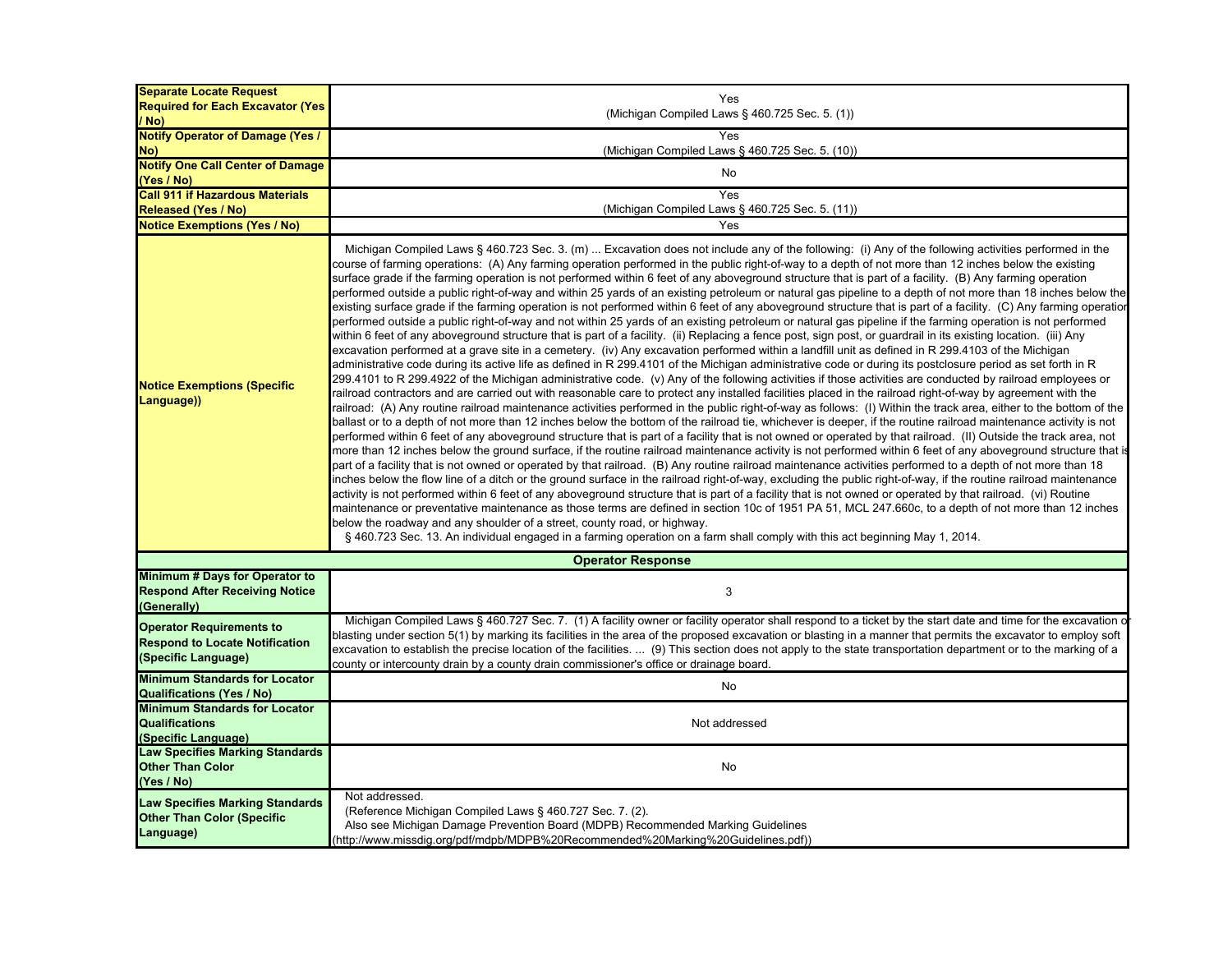| Law Includes Specific Language<br><b>For Operators To Locate Sewer</b><br>Laterals (Yes / No)                                              | No.<br>(However, see MDPB Best Practice 2015-03 (http://www.missdig.org/cm/dpl/downloads/content/77/Best_Practice_2015_03_Appurtenance_final.pdf)                                                                                                                                                                                                                                                                                                                                                                           |
|--------------------------------------------------------------------------------------------------------------------------------------------|-----------------------------------------------------------------------------------------------------------------------------------------------------------------------------------------------------------------------------------------------------------------------------------------------------------------------------------------------------------------------------------------------------------------------------------------------------------------------------------------------------------------------------|
| Law Includes Specific Language<br><b>For Operators To Locate</b><br><b>Abandoned Facilities (Yes / No)</b>                                 | No                                                                                                                                                                                                                                                                                                                                                                                                                                                                                                                          |
| <b>Operator Must Locate Abandoned</b><br><b>Facilities</b><br>(Specific Language)                                                          | Not addressed                                                                                                                                                                                                                                                                                                                                                                                                                                                                                                               |
| <b>Positive Response Required -</b><br><b>Operator Contact Excavator</b><br>(Yes / No)                                                     | No                                                                                                                                                                                                                                                                                                                                                                                                                                                                                                                          |
| <b>Positive Response Required -</b><br><b>Operator Contact Excavator</b><br>(Specific Language)                                            | Not addressed                                                                                                                                                                                                                                                                                                                                                                                                                                                                                                               |
| Positive Response Required -<br><b>Operator Contact One Call Center</b><br>(Yes / No)                                                      | Yes                                                                                                                                                                                                                                                                                                                                                                                                                                                                                                                         |
| Positive Response Required -<br><b>Operator Contact One Call Center</b><br>(Specific Language)                                             | Michigan Compiled Laws § 460.727 Sec. 7. (3) A facility owner or facility operator shall provide notification to the notification system using positive<br>response.                                                                                                                                                                                                                                                                                                                                                        |
| <b>Positive Response - One-Call</b><br><b>Automated (Yes / No)</b>                                                                         | No                                                                                                                                                                                                                                                                                                                                                                                                                                                                                                                          |
| <b>Operator Must Provide One-Call</b><br><b>Center with Information On</b><br><b>Locations of Buried Facilities (Yes</b><br>/ No)          | No                                                                                                                                                                                                                                                                                                                                                                                                                                                                                                                          |
| <b>Operator Must Provide One-Call</b><br><b>Center with Information On</b><br><b>Locations of Buried Facilities</b><br>(Specific Language) | Not addressed.<br>(However, the requirement is implied in Michigan Compiled Laws § 460.724 (5) which states Owners of real property on which there is a farm operation,<br>as that term is defined in section 2 of the Michigan right to farm act, 1981 PA 93, MCL 286.472, may become a nonvoting member of the notification system<br>known as a farm member, upon providing the notification system with the information necessary to send the farm member a ticket for purposes of<br>notification under section 6 (1). |
| <b>Operator Must Update Information</b><br><b>On Locations of Buried Facilities</b><br>(Yes / No)                                          | No                                                                                                                                                                                                                                                                                                                                                                                                                                                                                                                          |
| <b>Operator Must Update Information</b><br><b>On Locations of Buried Facilities</b><br>(Specific Language)                                 | Not addressed                                                                                                                                                                                                                                                                                                                                                                                                                                                                                                               |
| <b>New Facilities Must Be Locatable</b><br>Electronically<br>(Yes / No)                                                                    | No                                                                                                                                                                                                                                                                                                                                                                                                                                                                                                                          |
| <b>New Facilities Must Be Locatable</b><br><b>Electronically (Specific Language)</b>                                                       | [Although not specifying "electronically", detectabilitly of new facilities is required.] Michigan Compiled Laws § 460.727 (8) New facilities built after the<br>effective date of this act shall be constructed in a manner that allows their detection when in use.                                                                                                                                                                                                                                                       |
| Design Request (Yes / No)                                                                                                                  | Yes<br>(Michigan Compiled Laws § 460.726a Sec. 6a.)                                                                                                                                                                                                                                                                                                                                                                                                                                                                         |
|                                                                                                                                            | <b>One Call, Enforcement, and Reporting</b>                                                                                                                                                                                                                                                                                                                                                                                                                                                                                 |
| <b>Mandatory One Call Membership</b><br>(Yes / No)                                                                                         | Yes<br>(Michigan Compiled Laws § 460.724 Sec. 4 (1) and (4))                                                                                                                                                                                                                                                                                                                                                                                                                                                                |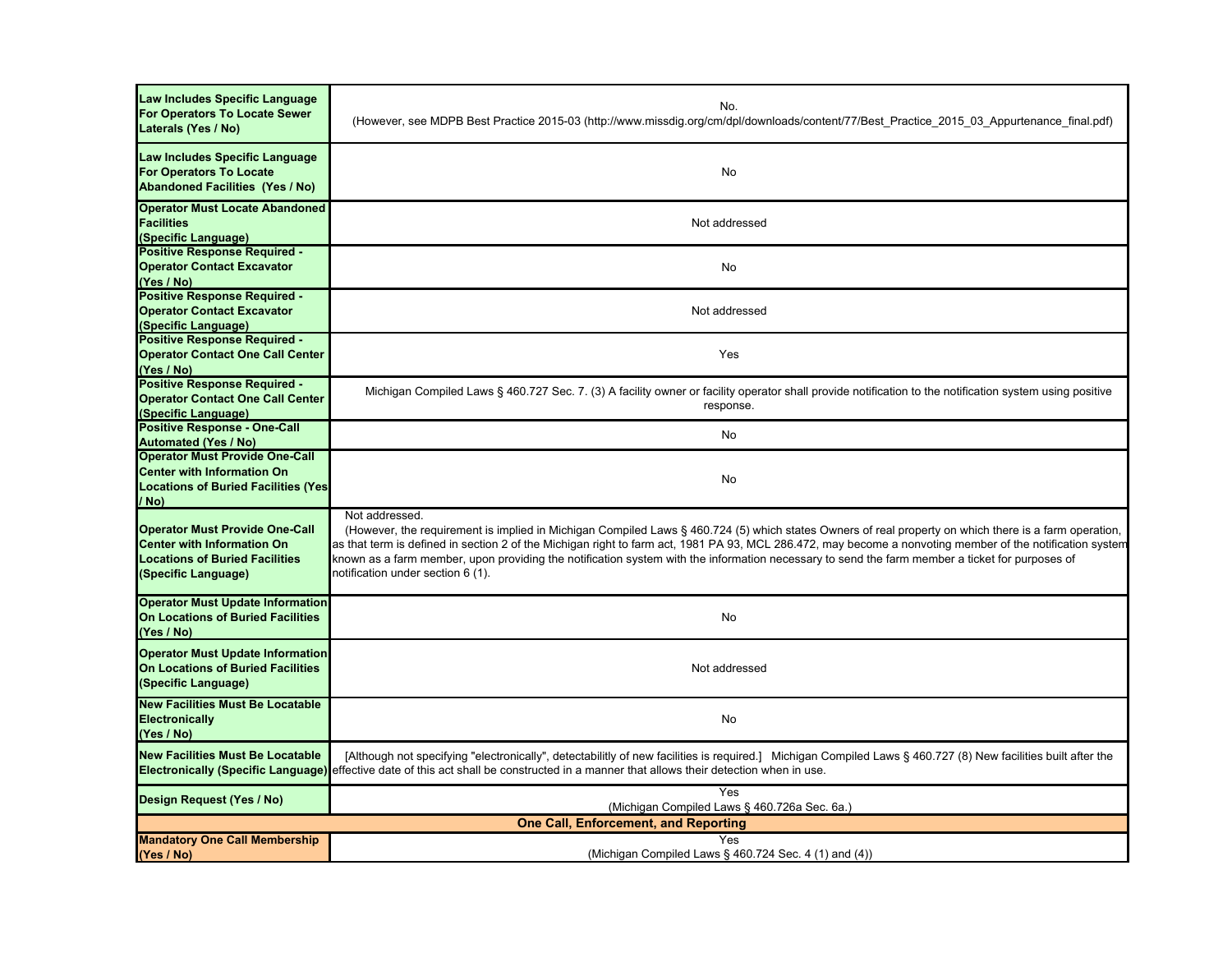| <b>One Call Membership Exemptions</b><br>(Yes / No)                                              | Yes                                                                                                                                                                                                                                                                                                                                                                                                                                                                                                                                                                                                                                                                                                                                                                                                                                                                                                                                                                                                                                                                                                                                                                                                                                                                                                                                                                                                                                                                                                                                                                                                                                                                                                                                                                                                                      |
|--------------------------------------------------------------------------------------------------|--------------------------------------------------------------------------------------------------------------------------------------------------------------------------------------------------------------------------------------------------------------------------------------------------------------------------------------------------------------------------------------------------------------------------------------------------------------------------------------------------------------------------------------------------------------------------------------------------------------------------------------------------------------------------------------------------------------------------------------------------------------------------------------------------------------------------------------------------------------------------------------------------------------------------------------------------------------------------------------------------------------------------------------------------------------------------------------------------------------------------------------------------------------------------------------------------------------------------------------------------------------------------------------------------------------------------------------------------------------------------------------------------------------------------------------------------------------------------------------------------------------------------------------------------------------------------------------------------------------------------------------------------------------------------------------------------------------------------------------------------------------------------------------------------------------------------|
| <b>One Call Membership Exemptions</b><br>(Specific Language)                                     | Michigan Compiled Laws § 460.724 Sec. 4. (4)  This obligation and the requirements of this act for facility owners and facility operators do not apply to<br>persons owning or operating a facility located on real property the person owns or occupies if the facility is operated solely for the benefit of that person.                                                                                                                                                                                                                                                                                                                                                                                                                                                                                                                                                                                                                                                                                                                                                                                                                                                                                                                                                                                                                                                                                                                                                                                                                                                                                                                                                                                                                                                                                              |
| <b>One-Call Law Addresses Board</b><br>Make-Up (Yes / No)                                        | No                                                                                                                                                                                                                                                                                                                                                                                                                                                                                                                                                                                                                                                                                                                                                                                                                                                                                                                                                                                                                                                                                                                                                                                                                                                                                                                                                                                                                                                                                                                                                                                                                                                                                                                                                                                                                       |
| <b>One-Call Law Addresses Board</b>                                                              | Not addressed                                                                                                                                                                                                                                                                                                                                                                                                                                                                                                                                                                                                                                                                                                                                                                                                                                                                                                                                                                                                                                                                                                                                                                                                                                                                                                                                                                                                                                                                                                                                                                                                                                                                                                                                                                                                            |
| <b>Make-Up (Specific Language)</b><br><b>Separate Body Designated to</b>                         | (Reference Michigan Compiled Laws § 460.724 Sec. 4 (2))                                                                                                                                                                                                                                                                                                                                                                                                                                                                                                                                                                                                                                                                                                                                                                                                                                                                                                                                                                                                                                                                                                                                                                                                                                                                                                                                                                                                                                                                                                                                                                                                                                                                                                                                                                  |
| <b>Advise Enforcement Authority</b><br>(Yes / No)                                                | No                                                                                                                                                                                                                                                                                                                                                                                                                                                                                                                                                                                                                                                                                                                                                                                                                                                                                                                                                                                                                                                                                                                                                                                                                                                                                                                                                                                                                                                                                                                                                                                                                                                                                                                                                                                                                       |
| <b>Separate Body Designated to</b><br><b>Advise Enforcement Authority</b><br>(Specific Language) | Not addressed                                                                                                                                                                                                                                                                                                                                                                                                                                                                                                                                                                                                                                                                                                                                                                                                                                                                                                                                                                                                                                                                                                                                                                                                                                                                                                                                                                                                                                                                                                                                                                                                                                                                                                                                                                                                            |
| <b>Penalties / Fines Excavators</b><br>(Yes / No)                                                | Yes                                                                                                                                                                                                                                                                                                                                                                                                                                                                                                                                                                                                                                                                                                                                                                                                                                                                                                                                                                                                                                                                                                                                                                                                                                                                                                                                                                                                                                                                                                                                                                                                                                                                                                                                                                                                                      |
| <b>Penalties / Fines Excavators</b><br>(Specific Language)                                       | Michigan Compiled Laws § 460.731 Sec. 11. (1) A person who engages in any of the following conduct is guilty of a misdemeanor punishable by<br>imprisonment for not more than 1 year or a fine of not more than \$5,000.00, or both: (a) Knowingly damages an underground facility and fails to promptly<br>notify the facility owner or facility operator. (b) Knowingly damages an underground facility and backfills the excavation or otherwise acts to conceal the<br>damage. (c) Willfully removes or otherwise destroys stakes or other physical markings used to mark the approximate location of underground facilities<br>unless that removal or destruction occurs after the excavation or blasting is completed or as an expected consequence of the excavation or blasting activity<br>(2) Upon complaint filed with the commission or upon the commission's own motion, following notice and hearing, a person, other than a governmental<br>agency, who violates any of the provisions of this act may be ordered to pay a civil fine of not more than \$5,000.00 for each violation. In addition to or as an<br>alternative to any fine, the commission may require the person to obtain reasonable training to assure future compliance with this act. Before filing a<br>complaint under this subsection, a person shall attempt to settle the dispute with the adverse party or parties using any reasonable means of attempted<br>resolution acceptable to the involved parties.<br>Michigan Administrative Rule R 460.20 (6) In cases where a person has committed a first offense that does not involve injury, death, or significant<br>property damage, and where the person admits responsibility without requesting a hearing, the maximum civil fine to be assessed shall not exceed \$500.00 |
| <b>Penalties / Fines Operators</b><br>(Yes / No)                                                 | Yes                                                                                                                                                                                                                                                                                                                                                                                                                                                                                                                                                                                                                                                                                                                                                                                                                                                                                                                                                                                                                                                                                                                                                                                                                                                                                                                                                                                                                                                                                                                                                                                                                                                                                                                                                                                                                      |
| <b>Penalties / Fines Operators</b><br>(Specific Language)                                        | Michigan Compiled Laws § 460.731 Sec. 11. (1) A person who engages in any of the following conduct is guilty of a misdemeanor punishable by<br>imprisonment for not more than 1 year or a fine of not more than \$5,000.00, or both: (a) Knowingly damages an underground facility and fails to promptly<br>notify the facility owner or facility operator. (b) Knowingly damages an underground facility and backfills the excavation or otherwise acts to conceal the<br>damage. (c) Willfully removes or otherwise destroys stakes or other physical markings used to mark the approximate location of underground facilities<br>unless that removal or destruction occurs after the excavation or blasting is completed or as an expected consequence of the excavation or blasting activity<br>(2) Upon complaint filed with the commission or upon the commission's own motion, following notice and hearing, a person, other than a governmental<br>agency, who violates any of the provisions of this act may be ordered to pay a civil fine of not more than \$5,000.00 for each violation. In addition to or as an<br>alternative to any fine, the commission may require the person to obtain reasonable training to assure future compliance with this act. Before filing a<br>complaint under this subsection, a person shall attempt to settle the dispute with the adverse party or parties using any reasonable means of attempted<br>resolution acceptable to the involved parties.<br>Michigan Administrative Rule R 460.20 (6) In cases where a person has committed a first offense that does not involve injury, death, or significant<br>property damage, and where the person admits responsibility without requesting a hearing, the maximum civil fine to be assessed shall not exceed \$500.00 |
| Penalties / Fines Other (Yes / No)                                                               | Yes                                                                                                                                                                                                                                                                                                                                                                                                                                                                                                                                                                                                                                                                                                                                                                                                                                                                                                                                                                                                                                                                                                                                                                                                                                                                                                                                                                                                                                                                                                                                                                                                                                                                                                                                                                                                                      |